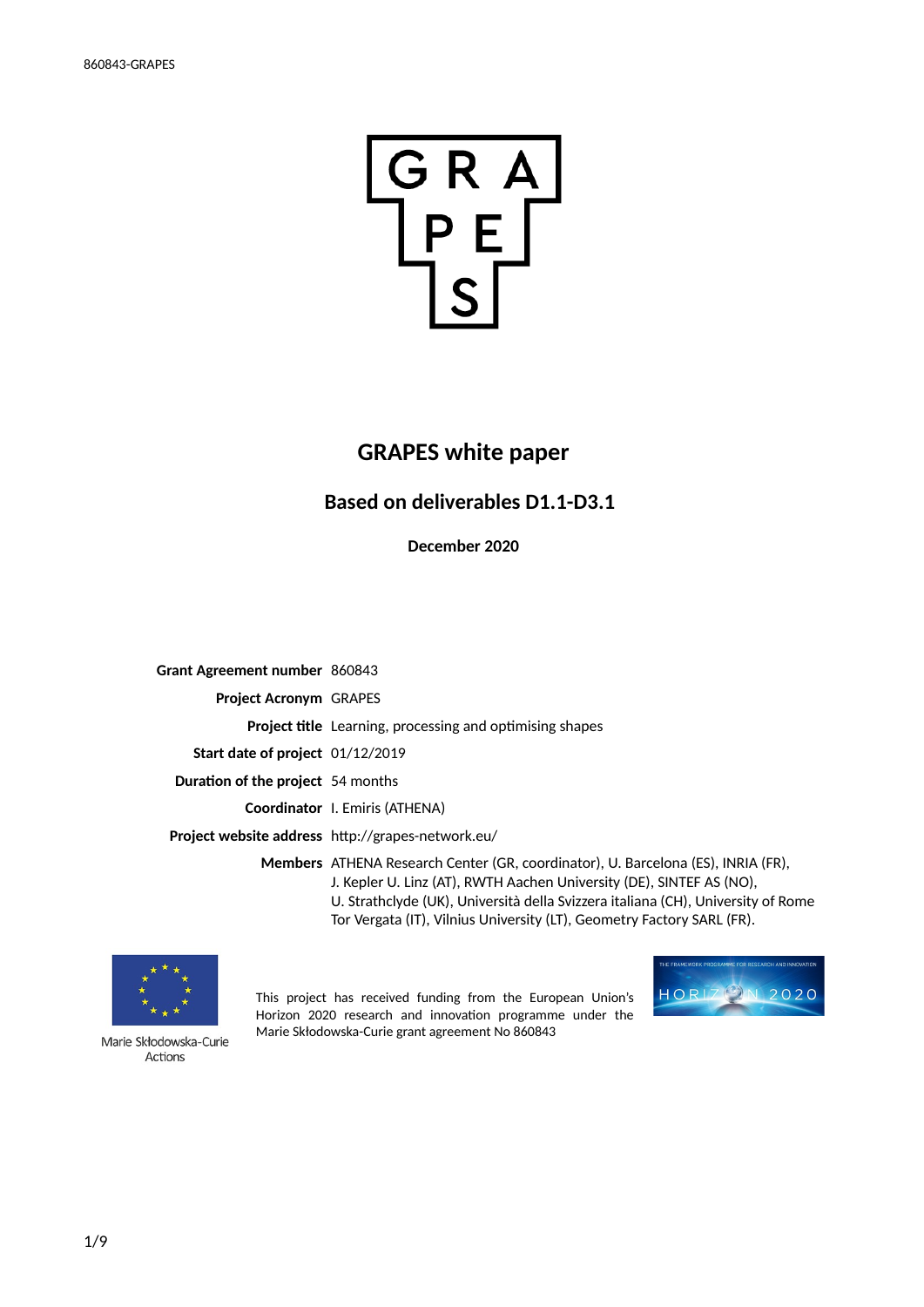# **Contents**

| 1.2 Work package 2: Algebraic & numeric tools in shape optimisation and analysis5 |
|-----------------------------------------------------------------------------------|
|                                                                                   |
|                                                                                   |

# <span id="page-1-0"></span>**1 Summary**

GRAPES aims at considerably advancing the state of the art in a variety of fields ranging from Computational and Numerical Mathematics, to Geometric Modelling and CAD, up to Data Science and Machine Learning, in order to promote game changing approaches for generating, optimising, and learning 3D shapes. Research is articulated around 3 scientific work packages (WPs):

- 1. High-order methods and representations,
- 1. Algebraic & numeric tools in shape optimisation and analysis, and
- 2. Machine Learning for shapes.

Concrete applications include simulation and fabrication, design and visualisation, retrieval and mining, reconstruction, and urban planning.

Our 15 PhD candidates shall benefit from both top-notch research as well as a strong innovation component through a nexus of intersectoral secondments and Network-wide workshops.

Innovation and technology transfer rely on the active participation of SMEs, either as beneficiary, or as partner organisations hosting secondments.

This report summarises the objectives of the three scientific work packages, and the advances on the state-of-the-art within the first 12 months of the Project (1/12/2019 – 30/11/2020).

In WP1 we focus on new, alternative algebraic representations of complex shapes, namely highorder meshes and trivariate splines, so as to gain a compact and accurate representation of curved objects of arbitrary topology. We develop robust modellers, based on a toolbox for the fundamental primitives that must be executed extremely fast. One motivation stems from the need of converting raw measurements to powerful representations, in applications where simulations apply to physical objects or large-scale scenes. One subtask is to learn adaptive geometric priors to tackle the inherent ill-posed nature of reconstruction and to deal with defect-laden data.

Shape modification and optimisation under constraints for *Isogeometric analysis (IGA)* and tightly integrated *Design-through-Analysis* is highly desired in modern parametric modellers, targeting simulation and visualisation, computational mechanics and hydrodynamics, and propeller and shiphull design. Our approach shall lead to reduced costs and turn-around times in product life cycle as well as higher fidelity in modern engineering systems. GRAPES also develops innovative spline technologies, including a locally refinable geometric framework, (not subject to the topological restrictions of NURBS), subdivision surfaces of arbitrary topology, and barycentric rational interpolation as well as ML for exploration of the associated design space. Another representation task is 3D reconstruction, given a set of 2D images, which is an algebraic version of the inverse vision problem.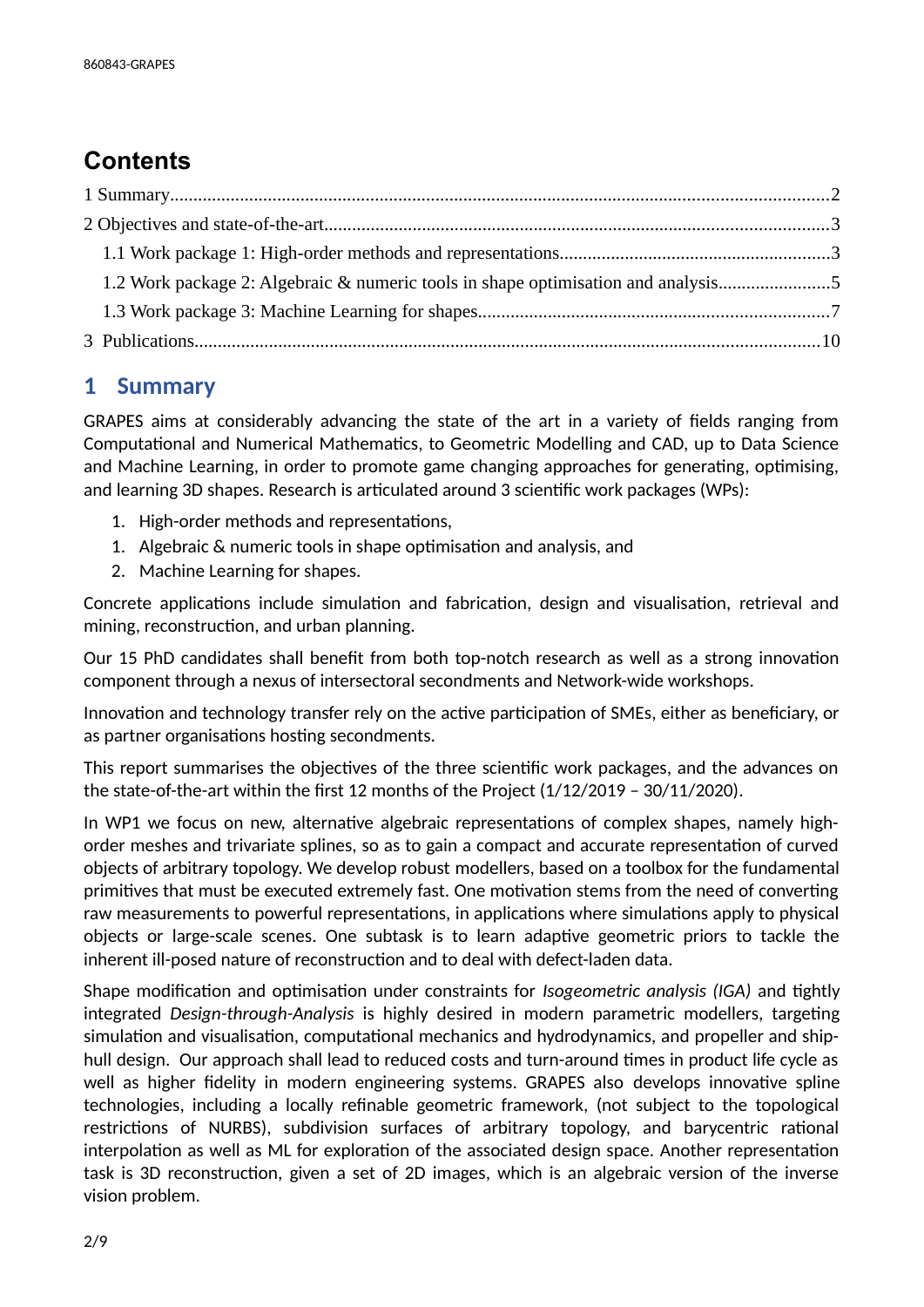The success of ML on notoriously difficult image analysis tasks has brought an overwhelming trend for applying such tools to 3D data. We devise new methods for learning 3D models relying on deep Neural Networks (NN), aimed at compact encodings for efficient generation, analysis, and search. We advance the state of the art in NN architectures aiming at data-driven geometric design, adaptable geometric representations in conjunction with curriculum learning, autoencoders, and generative adversarial networks (GANs). We introduce standard benchmarks for training and validation, based on an open 3D shape dataset.

At the time of writing of this report only two of the fellows have been recruited for a period longer than three months, and four are expected to complete the recruiting procedure within the first two months of 2021. The recruited fellows have taken relevant courses and seminars in their host institutions and have been familiarizing themselves to the scientific background and state-of-the-art needed for their individual projects. Their research has concentrated mostly on the fundamental aspects of the Project to prepare a sound basis to address the chosen applications fields.

# <span id="page-2-1"></span>**2 Objectives and state-of-the-art**

## <span id="page-2-0"></span>**1.1 Work package 1: High-order methods and representations**

Simplicial meshes have found wide adoption over the years to represent shapes and there is a rich literature for their generation, mainly because of the prevalence of linear basis functions in computer graphics and animation, as well as in physical simulation by means of low-order finite elements. However, properly capturing the boundaries of shapes, especially those that are highly curved, requires an inordinate number of simplices thus increasing computational complexity. By contrast, the use of high-order piecewise polynomial functions and elements leads to a drastic reduction of the number of elements needed to capture the domain boundaries and, ultimately, it allows to significantly lower runtime $^{1}$  $^{1}$  $^{1}$ . Therefore, high-order methods and representations are very promising and give rise to active research lines. WP1 leverages high-order (or curved) elements to develop new methods for mesh generation and reconstruction of 3D scenes from point clouds, with a view towards applications in geometry processing and design.

The focus of WP1 lies on the following 3 approaches:

- Meshes with curvilinear elements offer more geometric flexibility and improved numerical accuracy compared to more commonly used simplicial meshes. Their generation requires to simultaneously conform curved elements to a given boundary geometry, enforce a smooth and non-degenerate Jacobian everywhere, and keep the mesh as coarse as possible. Although several methods have been explored to accommodate all 3 properties, the generation of valid, practical curved meshes is still a challenge that we address. In architectural design and 3D printing, curved elements such as Dupin cyclides are tightly related to vertex-offset meshes which graciously simplify offset computations, the latter usually being a bottleneck; we extend such splines to arbitrary 3D topology.
- While state-of-the-art approaches in reconstruction are satisfactory at low level of detail, generating high-quality models (roof super-structures, detailed facades, free-form engineering objects, e.g., propellers) is an open problem. The problem's complexity comes from the variety of shapes, made up of linear and curved geometric primitives, as well as from the uncertainty, low sampling rate, and sparsity of input data. We explore 3D reconstruction of large-scale outdoor scenes from raw measurement data, while leveraging new methods in high-order meshing, extracting canonical curved primitives from sparse pointsets, and data-driven ML.

<span id="page-2-2"></span><sup>1</sup> L. Feng, P. Alliez, L. Busé, H. Delingette, M. Desbrun. *Curved optimal Delaunay triangulation.* ACM Tran. Graphics (SIGGRAPH), 37(4):61, 2018.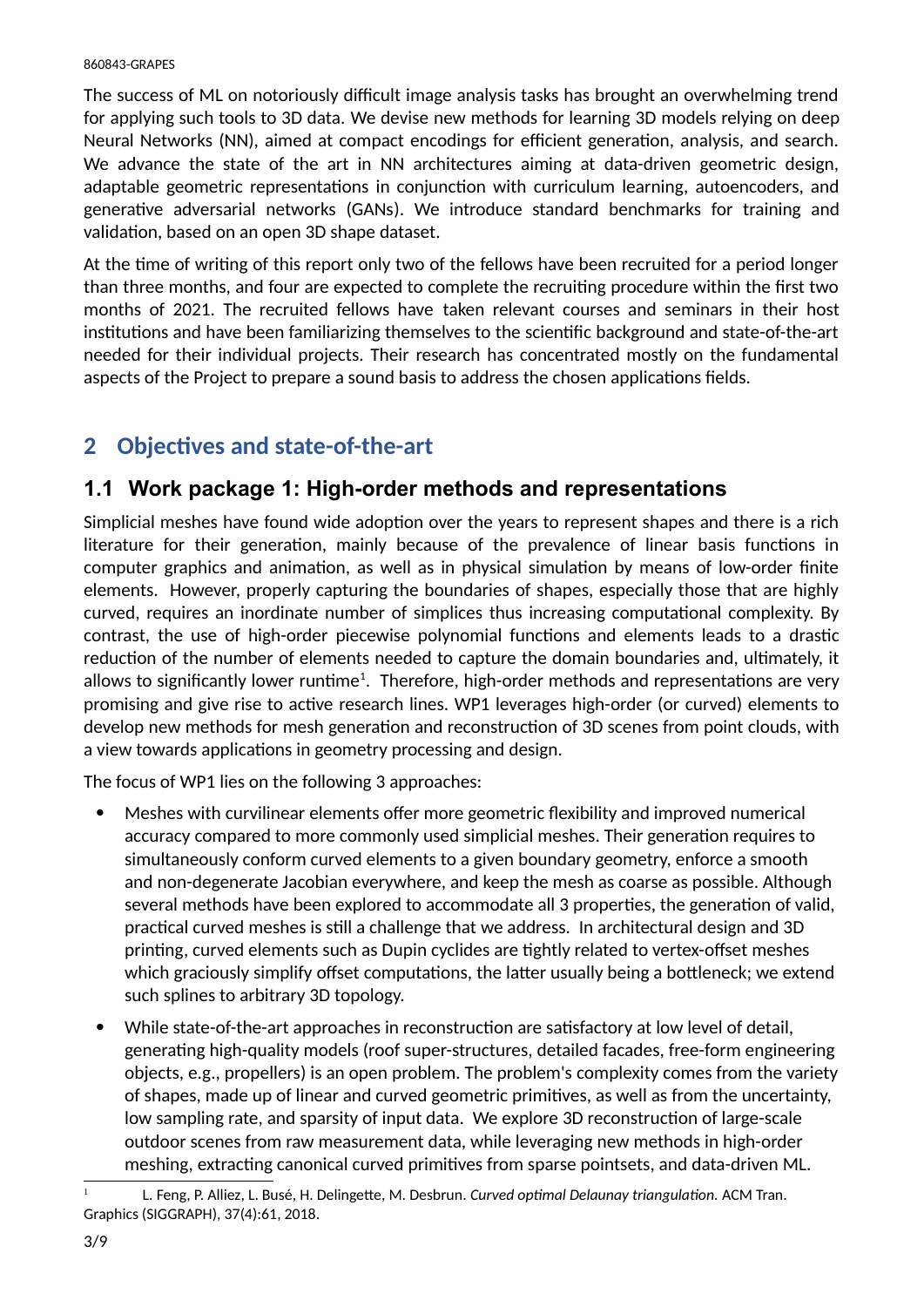Efficient geometry processing for design and manufacturing relies on a number of fundamental primitives, such as computing distances and intersections, that must be performed robustly, efficiently and accurately. We develop such a toolbox for high-order elements. Posed by our industrial partners, in particular RISC-SW for swept volumes in their CSG-like modeller, such questions today limit interactive modellers.

### **Task 1.1: Generation of valid high-order curved meshes (INRIA) (ESR5)**

We aim to develop new mesh generation algorithms that are capable to produce valid high-order curved meshes made of Bézier elements. Based upon existing approaches, in particular the variational approach introduced by Feng et al. $^{\text{1}}$ , we will devise new algebraic methods to have better control on the following key aspects: (1) the preservation of birationality of Bézier element parametrizations under deformation during an optimization process, (2) the detection of surface/surface intersections and self-intersection loci, by exploiting matrix-based representations and numerical linear algebra, in order to preserve sharp features and to control the regularity of the model and (3) refinement-based methods in order to split invalid curved elements during mesh generation.

### **Task 1.2: Extraction of geometric primitives from 3D point clouds (UB) (ESR3).**

New algebraic methods will be explored for extracting optimal surfaces of higher degree and genus from a minimal point set. The extraction of cylinders and cones<sup>[2](#page-3-0)</sup> and of tori from 3 points, two of them being oriented<sup>[3](#page-3-1)</sup> have all been analysed. Extend these works to deal with more involved, but of practical interest, curved elements such as Dupin cyclides (Task 1.3), low-degree Bézier triangular and tensor product patches. Our new methods will be well suited for numerical computations with approximate data, as they are intended to serve the larger goal of improving speed and numerical accuracy in shape detection.

### **Task 1.3: Circular meshes and cyclidic splines of arbitrary topology (VU) (ESR14).**

Regular circular quad (RCQ-) meshes are important in architectural design because of their vertexoffset property. It is well-known that RCQ-meshes produce smooth cyclidic splines composed of principal patches of Dupin cyclides with simply computable offsets. This property is crucial in CAD and 3D printing applications.

Also, 3D circular hexahedron meshes that generate the cyclidic splines composed of principal Dupin volumes will be explored. Locally they represent trivariate orthogonal systems for IGA. The classification of all possible Dupin volume singularities is planned.

#### **Task 1.4: Piecewise smooth reconstruction of 3D scenes from raw point sets (GF) (ESR15).**

Motivated by the need of adaptive and powerful representations for domain-specific applications such as urban planning, computational engineering, digital twins of production facilities or construction sites, safer transportation and autonomous driving, we explore the 3D reconstruction of large-scale indoor or outdoor scenes from raw measurement data (aerial or pedestrian LIDAR, dense photogrammetry). Departing from most approaches that reconstruct textured meshes mainly for visualization purposes, our focus is on "3D vector maps" which are semantic-aware, exhibit effective complexity-distortion tradeoffs and are the support of urban or simulation knowledge. Use cases are 3D levels of detail, in accordance with CityGML or other application-specific formats. We learn new error metrics between reconstructed surfaces and raw pointsets that are resilient to outliers and missing data.

<span id="page-3-0"></span><sup>2</sup> L. Busé, A. Galligo and J. Zhang. *Extraction of cylinders and cones from minimal point sets.* Graphical Models, 86(2016), 1-12.

<span id="page-3-1"></span><sup>3</sup> L. Busé, A. Galligo. *Extraction of tori from minimal point sets.* J. Computer-Aided Geometric Design, 58:1-7, 2017.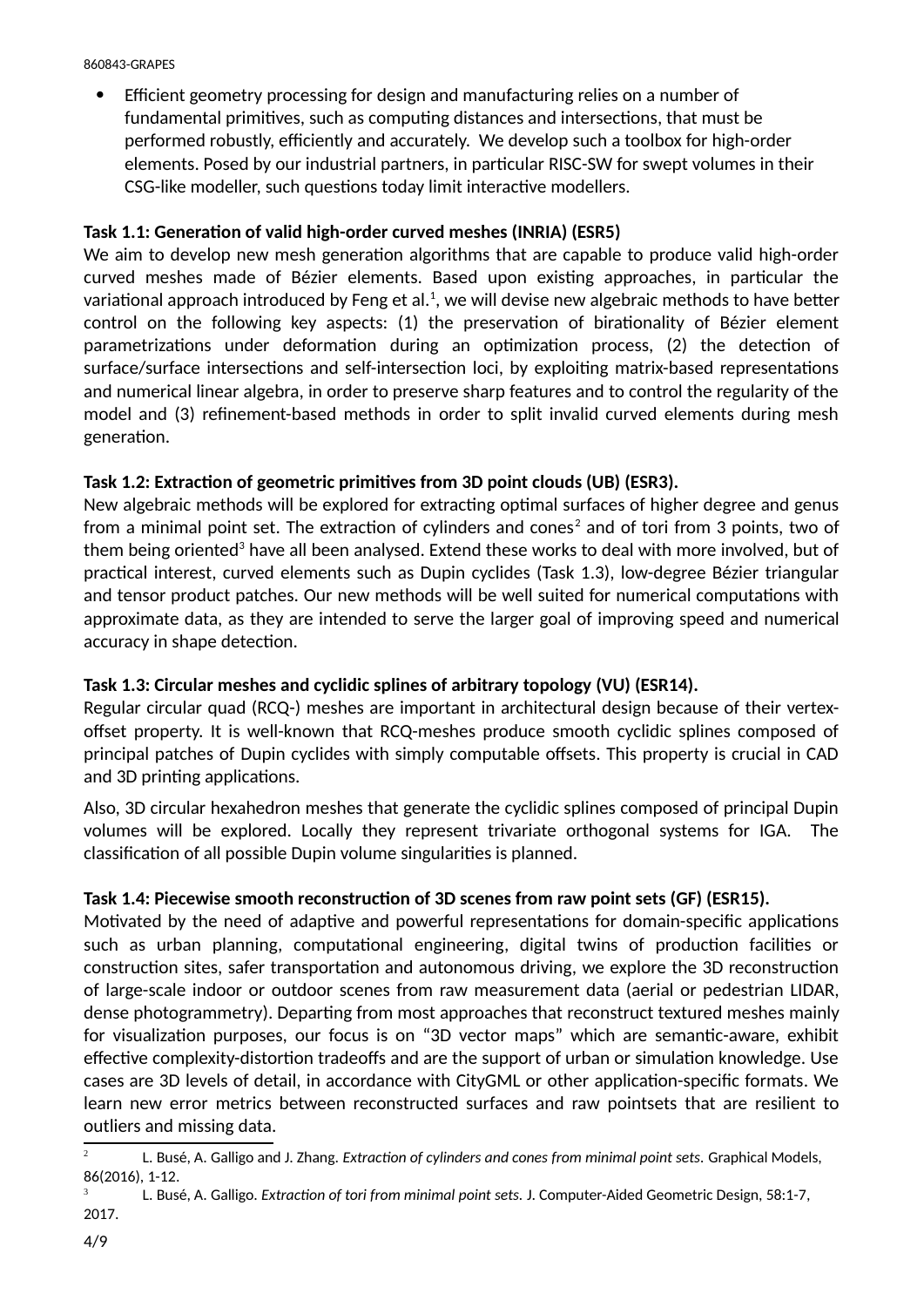#### **Task 1.5: Optimised predicate tools for geometric design and processing (ATH) (ESR1).**

The main research directions are as follows: Develop tools of basic operations towards modelling and manufacturing, including ray shooting, surface-surface intersections, and computation of distance or tangents to an object. Treat various input representations, such as point clouds, meshes, matrix representation, implicit/parametric equations; the predicates are optimised for each case at a lower level, but representation-agnostic at a higher level. Leverage state-of-the-art algebraic tools to optimise time and space complexity, guarantee robustness, and handle degeneracies. Employ sparse polynomial elimination and the associated combinatorial techniques to exploit input sparseness, a domain in which Athena has strong expertise, e.g., structured resultants<sup>[4](#page-4-1)</sup>, matrix and determinantal resultant formulas, and Groebner bases.

## <span id="page-4-0"></span>**1.2 Work package 2: Algebraic & numeric tools in shape optimisation and analysis**

For more than 50 years, splines have been the standard representation for free form curves and surfaces in CAD, in particular in the car and aircraft industry, but also in Marine design and Architecture. Pioneered by Bézier at Renault, de Casteljau at Citroën, and de Boor at GM, in the 1960s, B-spline curves/surfaces captivate by their mathematical elegance, numerical efficiency, and intuitive design. Subdivision surfaces were discovered later in an effort to carry over the favourable properties of splines to handle surfaces with arbitrary topology and found wide adoption in the entertainment industry.

Both spline and subdivision surfaces have recently been combined with finite element analysis, leading to the new and powerful paradigm of Isogeometric Analysis (IGA), which allows to design, simulate, and analyse CAD models in a common framework, therefore avoiding geometry meshing and eventually saving costs; WP2 addresses crucial challenges in IGA and its applications. Despite their advantages, current technologies come with several shortcomings; for instance, the ISO STEP 10303 format and NURBS, the current industry standard, cannot guarantee that models be watertight, especially when creating meshes for FEA $^{\rm 5}$  $^{\rm 5}$  $^{\rm 5}$ , nor enable local refinement in complex shape oprimisation problems. So, another goal of WP2 is to develop new shape representations that overcome these limitations.

The work-package approach is as follows:

 Local control and precision: In standard splines, refinement can be used to facilitate local control, and different methods have been proposed in the recent past $^6$  $^6$  even in the multivariate setting. However, this does not increase local precision, needed in engineering; in geometric design, much better control over a local detail would be possible, if the control points were interpolated by the shape. Multi-degree splines and barycentric rational interpolants provide solutions to these problems but have been explored only in univariate setting. We will develop bivariate versions of these concepts and consider other techniques for improving local control and precision. We will investigate the properties of these representations and study their applicability in IGA and free-form design.

<span id="page-4-1"></span><sup>4</sup> I. Emiris, A. Mantzaflaris, E. Tsigaridas. *On the bit complexity of solving bilinear polynomial systems*. Proc. ACM ISSAC, pp.215-222, 2016.

<span id="page-4-2"></span><sup>5</sup> Sandia Labs reports that time spent fixing water-tigtness has increased from 73% (2005) up to levels as high as 90% (2017).

<span id="page-4-3"></span><sup>6</sup> T. Dokken, T. Lyche, K.F. Pettersen. *Polynomial splines over locally refined box-partitions.* Computer Aided Geom. Design 30(3):331-356, 2013.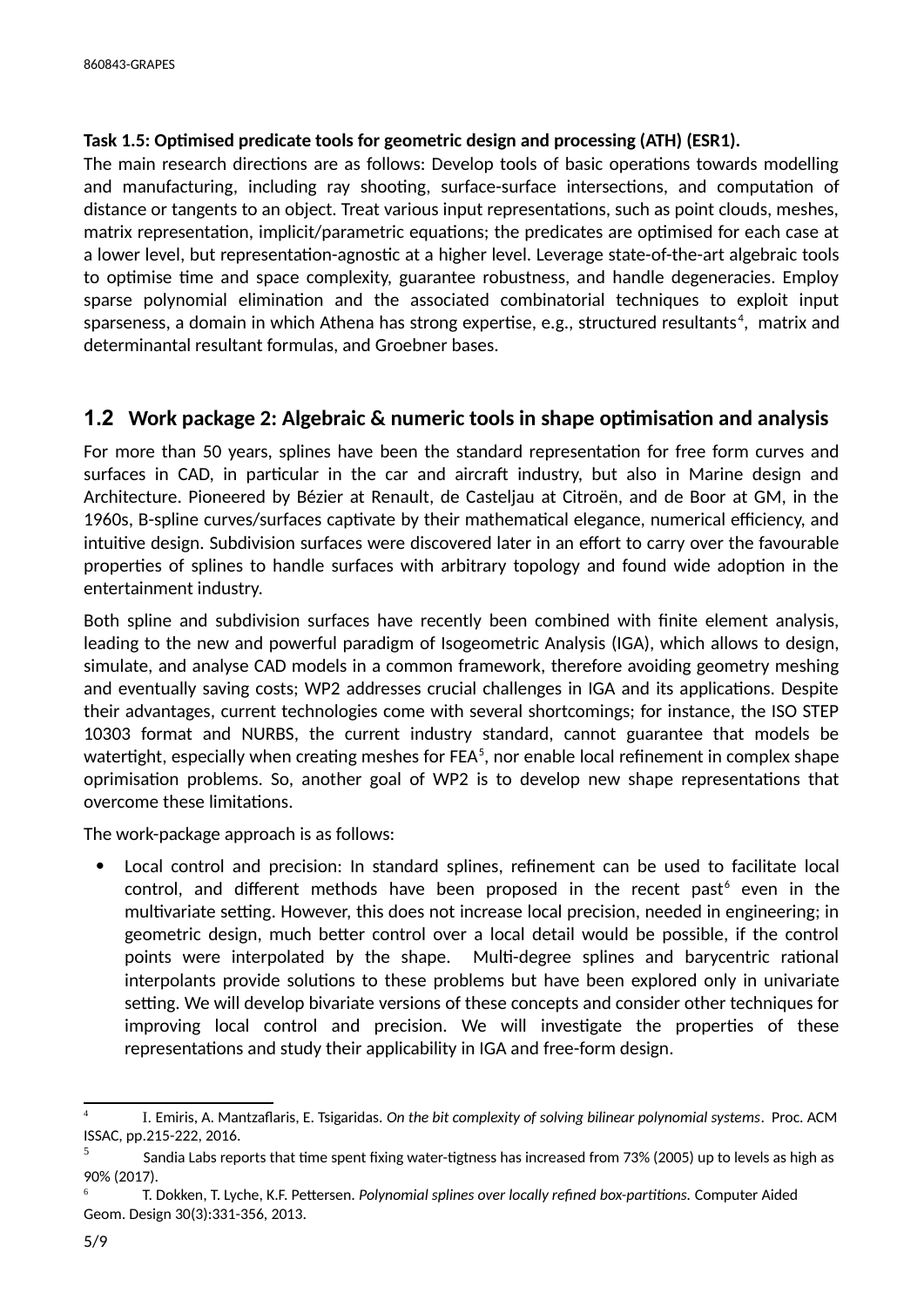- $\bullet$  Continuity: Subdivision surfaces and solids are not C $^2$ -continuous at extraordinary vertices and become numerically unstable in their vicinity, which limits their use in numerical computations, despite their favourable capability of describing shapes with arbitrary topology. To fully exploit their potential and make subdivision surfaces and solids suitable for IGA, we will explore new shape representations, based on polynomial and rational functions, that combine subdivision with other local refinement strategies, which guarantee the smoothness of the limit shape and can therefore be used in complex engineering systems, for example for the purpose of shape optimisation.
- The novel curves, surfaces, and solids under study, all have algebraic representations, and so do their projections in subspaces of lower dimension. A natural and scientifically challenging question regards the possibility of recovering these shapes from projections. We will develop algebraic algorithms for answering this question robustly and completely.

On a more technical level, our contributions and methodology include the following tasks:

#### **Task 2.1: Modelling and simulation using analysis-suitable subdivision surfaces and solids (INRIA) (ESR6).**

Unlike regular surface patches, irregular regions cannot be described using polynomial-based representations, such as B-splines or NURBS. Instead, the subdivision control net allows for irregular vertices which yield locally non-polynomial surfaces<sup>[7](#page-5-0)</sup>. The approach consists in deriving concise, flexible, and polynomial-based representations that are compatible with subdivision surfaces and solids. Combine flexibility and smoothness towards conducting both modelling and simulation on a common engineering model.

### **Task 2.2: Shape optimisation via IGA, locally refinable parametric modellers, dimensionality reduction (UoS) (ESR10).**

Recent developments in computational methodologies have facilitated designers to solve complex design problems with computational design tools. Nevertheless, performing shape optimisation in engineering context remains to be computationally intensive and challenging, mainly due to the intrinsic complexity of the underlying problems and the limitation of computational resources. Our work focuses on developing data-supported design tools, which help designers and engineers to:

- Overcome the computational burden of simulating complex engineering processes, and
- Generate appearance- and performance-driven designs at the conceptual design phase.

In this context, we have developed techniques like feature-to-feature learning, for reducing the complexity of problems involving many design parameters; introduced the novel concept of intrasensitivity, for setting viable search spaces for shape optimisation; exploited geometric moments for sensitivity analyses, to aid the designer in the selection of most important parameters of design.

#### **Task 2.3: Multi-degree spline technologies for Isogeometric analysis (UTV) (ESR13).**

Extend univariate multi-degree splines to the multidimensional setting, beyond the tensor-product structure. Theoretical properties of multivariate multi-degree splines shall be investigated and proper manipulation algorithms have to be provided. A constructive approach shall be followed by investigating the potential of the Bézier extraction operator.

<span id="page-5-0"></span><sup>7</sup> B. Juettler, A. Mantzaflaris, R. Perl, M. Rumpf. *On numerical integration in Isogeometric subdivision methods for PDE on surfaces.* CMAME 302, 2016.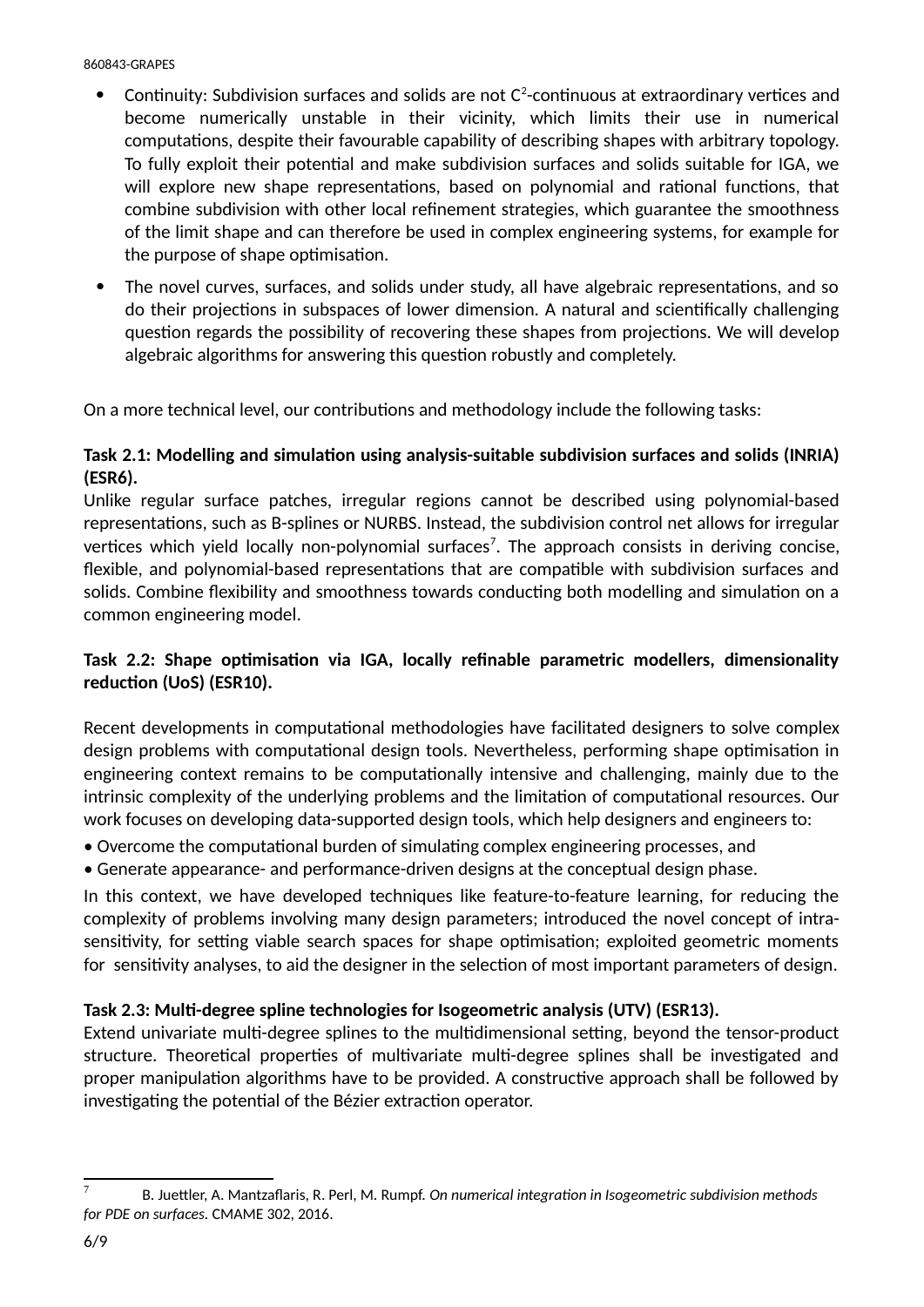#### **Task 2.4: Barycentric rational curves and surfaces (USI) (ESR12).**

In order to unleash the favourable properties of rational functions in the context of design and analysis, extend the theory of barycentric rational interpolation to curves and surfaces. Devise algorithms for the evaluation, and together with SINTEF, for the local refinement of barycentric rational curves and surfaces and compare them to classical polynomial and spline curves and surfaces with respect to approximation order, stability, and efficiency. In cooperation with GF, develop a novel CGAL package for dissemination and to foster the use of these representations beyond GRAPES.

#### **Task 2.5: Algebraic methods in multiview geometry (JKU) (ESR7).**

Given one or several 2D projections, a fundamental problem is to compute the original 3D object: this is the inverse pinhole camera question. For a *smooth* algebraic surface given by its equation the question has been classically asked $^8$  $^8$  and answered $^9$  $^9$  in the wider context of abstract surfaces. We have obtained some results for non-smooth cases<sup>[10](#page-6-3)</sup> for recovering the equation of the surface effectively and plan to employ discriminants, analysis of algebraic singularities, intersection theory, tropical and multiview geometry to settle the general problem: Decide if the given 2D representations are feasible and, if so, construct a 3D object without assumptions on dimension or topology, and identify the position of camera(s).

## <span id="page-6-0"></span>**1.3 Work package 3: Machine Learning for shapes**

In recent years, advances in ML, cheap computational resources, and the availability of big data have spurred the deep learning revolution in various domains. In particular, supervised learning in image analysis have led to superhuman performance in various tasks previously thought intractable, while unsupervised learning based on increasingly advanced generative models were applied to generate high-resolution synthetic images indistinguishable from real ones. Most of these successes, however, were achieved on rather simple data types such as images, videos, time series, which all have a Cartesian structure that trivially maps to tensor representations as used in Neural Νetworks (NN). On the other hand, there has been surprisingly little progress on 3D objects, despite their obvious importance in a wide spectrum of applications ranging from computational science and simulation, up to fabrication and urban planning, through medicine, augmented reality, and additive manufacturing. To be amenable to deep NNs, previous methods used view-based, or volumetric representations with 3D convolutional filters but cannot deal with deformable (or even rigid) transforms. Even recent techniques on point clouds (e.g., seminal models Pointnet<sup>[11](#page-6-4)</sup> and Pointnet++) fail to exploit geometric structure, essentially ignoring the differential geometry properties. In WP3 we devise representations and architectures for deep learning to handle complex 3D shapes.

Our approach consists of the following 4 general goals:

 **Representational learning of 3D shapes.** The success of deep learning on some of the notoriously difficult image analysis tasks has brought in the past 5 years an overwhelming trend to abandon handcrafted constructions in favour of generic architectures able to learn

<span id="page-6-1"></span><sup>8</sup> O. Chisini and C.F. Manara. *Sulla caratterizzazione delle curve di diramazione dei piani tripli.* Ann. Mat. Pura Appl., 25(1):255-265 (1946).

<span id="page-6-2"></span><sup>9</sup> V.S. Kulikov. *On Chisini's conjecture.* Izv. Ross. Akad. Nauk Ser. Mat., 63(6):83-116 (1999).

<span id="page-6-3"></span><sup>10</sup> M. Gallet, N. Lubbes, J. Schicho, J. Vrsek. *Reconstruction of surfaces with ordinary singularities.* Tech. Report: ArXiV:810.05559, 2018.

<span id="page-6-4"></span><sup>11</sup> C.R. Qi, H. Su, K. Mo, L.J. Guibas. *Pointnet: Deep learning on point sets for 3D classification and segmentation.* In Proc. CVPR, 2017.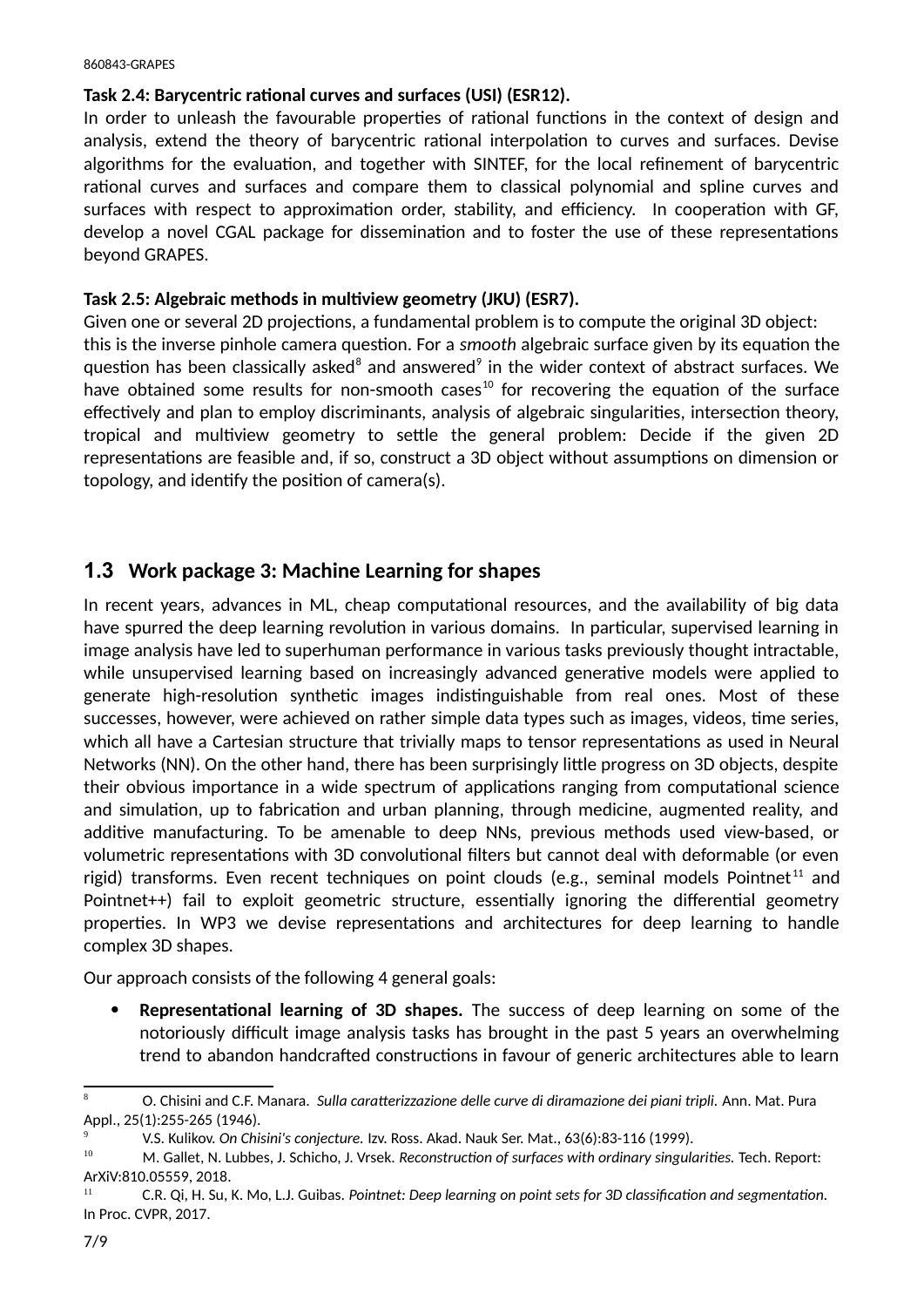task-specific features from data. A key factor in the success of ML for non-Euclidean data (text, genes, audio) are the neural embeddings (e.g., Word2Vec, node2vec) mapping to Euclidean spaces, allowing for distance computations and vector arithmetic with a semantic interpretation. We study such encodings obtained via supervised learning, or through unsupervised learning from a large corpus of data. Geometric learning has advanced by introducing architectures for semi- and un-supervised learning (e.g., CapsuleNet), or for handling further representations, such as splines (e.g., spline CNN).

- **NNs for 3D shapes on alternative hardware.** Deep learning typically requires GPU or cloudbased resources, even for running trained models. With ML becoming ubiquitous and diversified in new applications such as geometry, it becomes indispensable to handle compact, efficient, specialised models on hardware such as mobile and hand-held devices, but also distributed systems (blockchain). We explore new NN architectures for shape generation and analysis, such as non-parametric architectures introducing degrees of freedom through reinforcement learning.
- **Generative modelling in geometric deep learning.** The nascent research field of geometric deep learning has obtained notable results in extending success from gridded to non-Euclidean data, such as graphs/meshes and manifolds, in particular for discriminative models such as classifiers. Moreover, interpolation and generation of new shapes seems now within reach by emerging deep learning models. Generative models with various input representations will be developed for geometric design, modelling, and processing.
- **Open 3D shape dataset.** As ML for 3D objects matures, it becomes critical to standardise training and benchmarking. All WP3 teams undertake the creation and curation of a reliable open 3D shape library. In conjunction with existing repositories (ModelNet, ShapeNet) we define new larger splits comprised of aligned/non-aligned objects, so as to manipulate more complex models in a measurable way. We consider weakly-supervised techniques and image retrieval benchmarking in terms of class splits, as well as part segmentation. We minimise additional annotation and, if needed, we follow semi-automated procedures.

On a more technical level, our contributions and methodology include the following tasks:

#### **Task 3.1: Geometric modelling for evolutionary deep learning architectures (SINTEF) (ESR9).**

This project explores the link between geometric shapes and neural networks. On one hand, this motivates to represent, generate and optimize shapes with neural networks to approach engineering problems typically governed by partial differential equations. On the other hand, it allows to investigate the behaviour of neural networks using well-studied concepts from geometry, such as discretization of a domain of interest.

#### **Task 3.2: ML for geometric design (RWTH) (ESR8).**

The initial research topic is to investigate neural network architectures that provide an interpretable latent representation which can be used for geometric modeling tasks ("shape editing"). Through properly defined loss functions during the training phase, it should be enforced that components of the latent vector can be used as intuitive shape control handles. In order to approach this challenge, we started to implement and analyze the DeepMetaHandle architecture. Moreover, different geometry representations (such as meshes, point clouds, implicit functions) have been evaluated with respect to their suitability for DNN-based geometric modeling tasks.

#### **Task 3.3: Deep learning of 3D shapes for retrieval (ATH) (ESR2).**